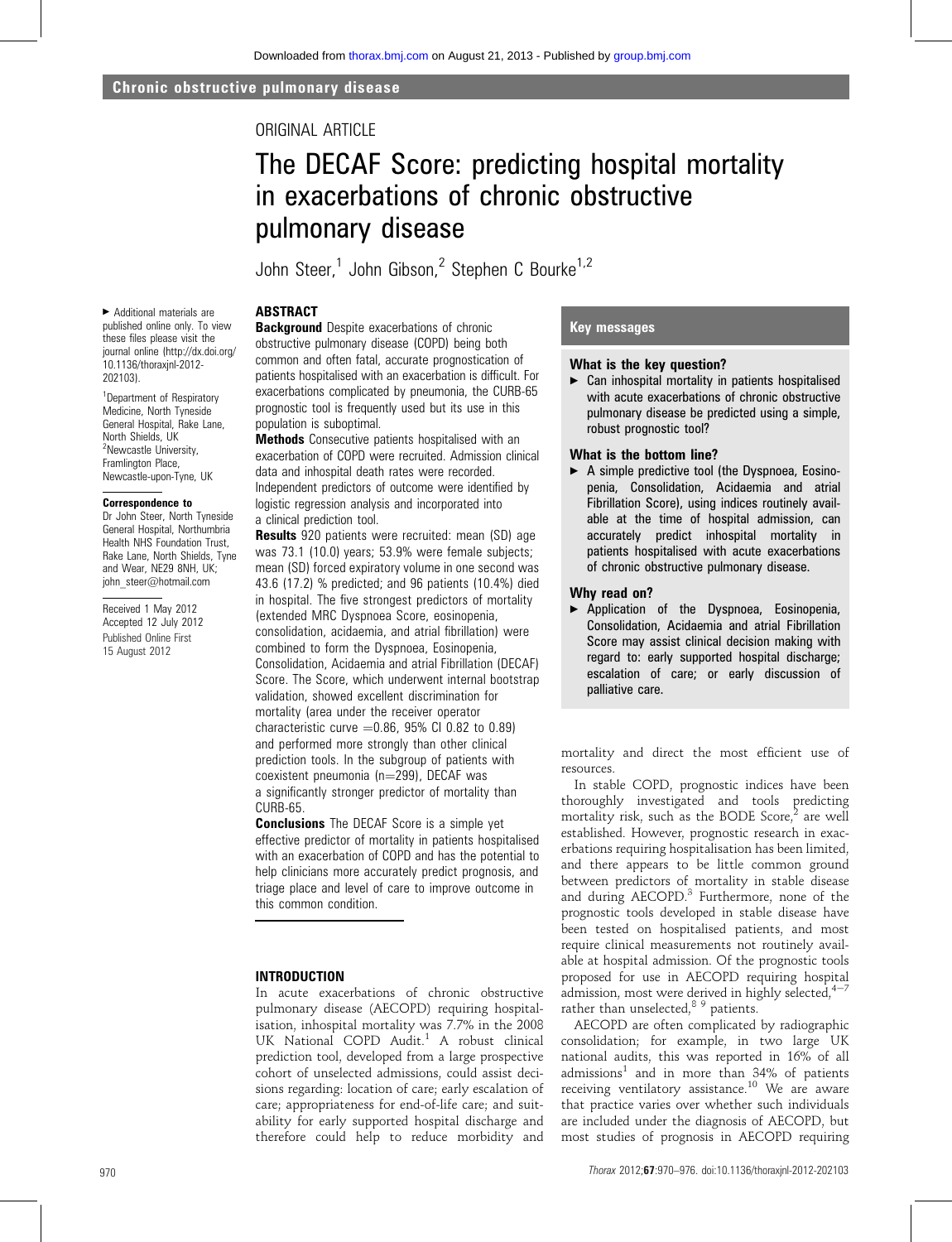hospitalisation have not excluded patients with complicating consolidation.<sup>4 5 8 9 11</sup> Furthermore, CT scanning in AECOPD often shows consolidation not visible by plain radiography<sup>12 13</sup> and the severity of airway obstruction and spectrum of pathogens in pneumonic and non-pneumonic exacerbations are similar.<sup>14</sup> Pneumonic AECOPD are not simply treated as pneumonia, but require specific management of the AECOPD, including controlled oxygen therapy, corticosteroids, nebulised bronchodilators and, if respiratory acidaemia is present, noninvasive ventilation.<sup>15</sup> We have, therefore, followed the practice of not excluding such patients.

Currently, in patients hospitalised with AECOPD complicated by consolidation, the CURB-65 (Confusion, Urea, Respiratory Rate, Blood pressure, Age > 65) community acquired pneumonia prognostic score<sup>16</sup> is often used to risk assess and guide antibiotic therapy.<sup>17</sup> However, we have recently shown the use of CURB-65 in patients with AECOPD and consolidation to be suboptimal,<sup>18</sup> and a clinical prediction tool that can accurately risk stratify all patients with AECOPD is needed.

#### **METHODS**

Consecutive patients admitted to one of two neighbouring acute hospitals, representing diverse catchment areas, were recruited between December 2008 and June 2010. Approval was granted by the local National Health Service Research Ethics Committee who advised that individual patient consent was not required.

Inclusion criteria were: primary diagnosis of AECOPD supported by spirometric evidence of airflow obstruction (forced expiratory volume in one second  $(FEV_1)/$  forced vital capacity (FVC)  $\langle$  -0.70) when clinically stable; age  $\geq$ 35 years; smoking history of  $\geq$ 10 cigarette pack years; and admission from the primary residence. Criteria for exclusion were: previous inclusion in the study; domiciliary ventilation; comorbidity expected to limit survival to <12 months (principally metastatic malignancy); or a primary reason for admission other than AECOPD. Patients were managed at the discretion of their treating physicians.

#### Data collection

Socio-demographic and clinical data were collected on admission (online supplementary table E1). Stable-state dyspnoea was assessed using the extended Medical Research Council (MRC) dyspnoea (eMRCD)<sup>18</sup> Score (online supplementary table E2); this subdivides patients too breathless to leave the house unaided (traditional MRCD 5) into those able independently to manage washing and/or dressing (eMRCD 5a) and those requiring assistance with both (eMRCD 5b). We have shown in the same population reported here that the inhospital death rate for eMRCD 5b (33.1%) is substantially higher than eMRCD 5a (17.3%) and that the eMRCD Score is more strongly associated with inhospital mortality than the traditional score.<sup>18</sup> Details of comorbidity and maintenance medications were obtained from the clinical notes. The first haematological, biochemical and arterial blood gas results (and inspired concentration of oxygen, if documented) performed by the time of, or requested at, initial senior physician review (performed at least twice daily) were recorded. The presence of new consolidation on a chest radiograph at the time of a senior physician review was recorded. The presence of atrial fibrillation was confirmed by ECG at the time of hospital admission. Patients who died in hospital were identified from hospital records.

#### Statistical methods

For variables with <20% missing, data were assumed to be missing at random and missing values were imputed using the

expectation-maximisation algorithm (EM analysis).<sup>19</sup> Univariate analyses were performed with and without imputed data and final conclusions were unchanged. Proportions, means with SD or medians with inter-quartile ranges were used to characterise the patient sample. Bivariate comparisons (table 1) were performed using Student t test (parametric data), Mann-Whitney U test (non-parametric data) and  $\gamma^2$  test (categorical data). Multicollinearity between potential predictor variables was assessed and managed according to recommendations by Field.<sup>20</sup>

To develop a predictive tool, variables univariately associated  $(p < 0.10)$  with mortality were dichotomised or categorised and retained for multivariate testing. Cut-off points were identified using the following hierarchy: visual inspection of the receiver operator characteristic (ROC) curve; a clinically relevant cut-off; or a median split. Variables with <10% of the population in one group were excluded. Eligible variables were regressed against inhospital mortality using backward stepwise methodology. Goodness-of-fit was assessed by Hosmer-Lemeshow statistic,<sup>2</sup> and analysis of studentised residuals and leverage values identified and evaluated outliers.<sup>20</sup>

For pragmatic reasons, the five independent predictors with the largest regression coefficients were included in the final clinical prediction tool. Scores for each predictor were assigned relative to the regression coefficient.22 Performance of the tool was assessed by measuring the area under the ROC curve (AUROC). Internal validation of the tool was assessed by calculating the AUROC of 10 000 bootstrapped samples.23 Two dummy prognostic models were developed using: all significant independent categorical predictors of mortality and a 'full' model containing all significant independent predictors in their original form (ie, with variables on a continuous scale where appropriate). Last, the AUROC between the two dummy prognostic models and the developed clinical prediction tool were compared.<sup>24</sup> Statistical analyses were performed by the authors, using SPSS V.15 for Windows and SigmaPlot 11 (Systat Software Inc, San Jose, CA, USA). Exact methods were used for categorical data and a two-sided p value <0.05 was taken as statistically significant.

#### RESULTS

In all, 920 patients were recruited and entered in the study. All eligible patients were included and none were lost to follow-up. Imputation of missing data by EM analysis was performed for: serum glucose (19.3% missing); frequency of AECOPD in the previous year (15.2%); spirometry within 2 years of admission (14.3%; of whom all had spirometry confirming airflow obstruction, performed at an earlier date); serum albumin (7.3%); admission arterial blood gas (6.3%); body mass index (BMI) (4.3%); potassium (1.4%); and respiratory rate, temperature, sodium, haemoglobin, white cell count, eosinophil count, urea and C reactive protein (all <1% missing).

The mean age of the patients was 73.1 (SD 10.0) and 53.9% were female subjects (table 1). Most patients had severe airflow obstruction (mean FEV<sub>1</sub> % predicted 43.6, SD 17.2); mean BMI was normal  $(24.6 \text{ kg/m}^2, \text{SD } 6.3)$  although 16.7% were underweight (BMI <18.5 kg/m<sup>2</sup>). Approximately a third of patients had radiographic evidence of consolidation. Comparison between the patients admitted to the two study hospitals (online supplementary table E3) showed a minor difference between average  $FEV<sub>1</sub>$  (44.8 vs 42.1% predicted) but otherwise the populations were similar.

Overall, 257 patients (27.9%) had acidaemic respiratory failure (pH <7.35 and  $p_aCO_2 > 6$  kPa) during their hospital stay (present at admission in 178 patients). Of these, 195 patients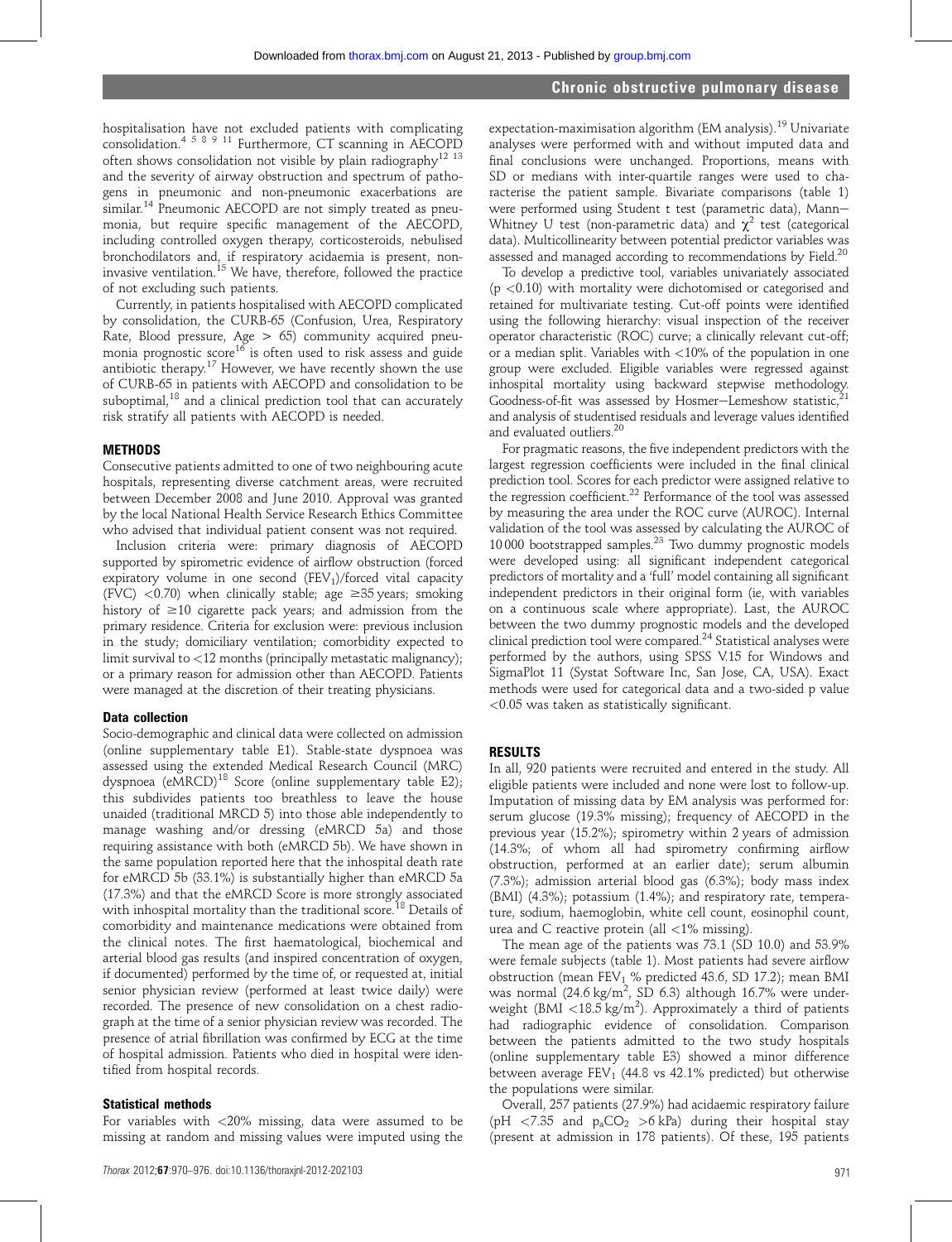(21.6%) received non-invasive ventilation; four required immediate intubation and ventilation; and 58 either improved with medical therapy or were not ventilated for clinical reasons. Of the 51 patients with severe dyspnoea (eMRCD 5b) who met the criteria for assisted ventilation (pH <7.35 and  $p_aCO_2 > 6$  kPa), 44 received it and seven were not ventilated, but instead received end-of-life care.

In total, 96 (10.4%) died during their hospital stay: 86 from respiratory disease and 10 from non-respiratory disease. Significant differences between survivors and non-survivors are shown in table 1.

Using the methods described above, the following categorical variables were entered in a backward stepwise logistic regression analysis: age  $\geq 80$  years; living independently;  $\geq 3$  hospital admissions in the previous year; eMRCD (groups  $1-4$  combined and used as reference category);  $FEV<sub>1</sub> < 50%$  predicted; diastolic blood pressure  $\leq 60$  mm Hg; respiratory rate  $\geq 30/min$ ; temperature <37°C; BMI <18.5 kg/m<sup>2</sup>; recent weight loss  $\geq$ 5%; pH <7.3; potassium  $\geq$ 5 mmol/l; urea  $\geq$ 7 mmol/l; creatine  $\geq$ 100 µmol/l; albumin <36 g/l; glucose  $\geq$ 8 mmol/l; haemoglobin <12 g/dl; neutrophil count  $\geq$ 9  $\times$ 10<sup>9</sup>/l; C reactive protein  $\geq$ 50 mg/l; eosinophil count <0.05  $\times$ 10<sup>9</sup>/l; long-term oxygen

Table 1 Population description and comparison between survivors and those who died inhospital

| Variable                                                        | Total population, $n = 920$ | Survived to discharge, $n = 824$ | Died in hospital, $n = 96$ | p Value*  |
|-----------------------------------------------------------------|-----------------------------|----------------------------------|----------------------------|-----------|
| Socio-demographic details                                       |                             |                                  |                            |           |
| Age (years)                                                     | 73.1 (10.0)                 | 72.3 (10.0)                      | 79.2 (8.0)                 | < 0.001   |
| Female, %                                                       | 53.9                        | 54.2                             | 51.0                       | 0.59      |
| Smoking burden (cigarette pack<br>years), median (IQR)          | $45(32 - 60)$               | $45(32 - 60)$                    | $42.5(30-60)$              | 0.69      |
| Institutional care, %                                           | 6.5                         | 5.2                              | 17.7                       | < 0.001   |
| Living independently, %                                         | 77.1                        | 79.9                             | 53.1                       | < 0.001   |
| Housebound, %                                                   | 34.2                        | 28.9                             | 80.2                       | < 0.001   |
| Markers of disease severity                                     |                             |                                  |                            |           |
| Number of hospital admissions in<br>previous year, median (IQR) | $0(0-1)$                    | $0(0-1)$                         | $1(0-2)$                   | 0.096     |
| Number of AECOPD in previous year,<br>median (IQR)              | $3(1-4)$                    | $3(1-4)$                         | $3(2-4)$                   | 0.57      |
| FEV <sub>1</sub> (% predicted) $\ddagger$                       | 43.6 (17.2)                 | 44.0 (17.4)                      | 39.9 (14.2)                | 0.010     |
| $FVC$ (litre) $\ddagger$                                        | 2.15(0.8)                   | 2.18(0.8)                        | 1.86(0.6)                  | < 0.001   |
| eMRCD, median (IQR)                                             | 4 $(4-5a)$                  | 4 $(3-5a)$                       | 5a $(5a - 5b)$             | < 0.001   |
| Long-term oxygen therapy, %                                     | 12.4                        | 11.3                             | 21.9                       | 0.004     |
| Previous admission requiring NIV, %                             | 10.9                        | 10.4                             | 14.6                       | 0.23      |
| Cor pulmonale, %                                                | 10.0                        | 9.8                              | 11.5                       | 0.72      |
| Long-term prednisolone, %                                       | 9.1                         | 8.7                              | 12.5                       | 0.23      |
| Home nebulised therapy, %                                       | 16.6                        | 16.6                             | 16.7                       | 0.99      |
| Comorbidity                                                     |                             |                                  |                            |           |
| Cerebrovascular disease, %                                      | 14.0                        | 12.6                             | 26.0                       | 0.001     |
| Ischaemic heart disease, %                                      | 29.3                        | 29.5                             | 28.1                       | 0.81      |
| Hypertension, %                                                 | 39.6                        | 39.2                             | 42.7                       | 0.51      |
| Diabetes, %                                                     | 14.8                        | 14.7                             | 15.6                       | 0.88      |
| Atrial fibrillation, %                                          | 12.5                        | 10.9                             | 26.0                       | < 0.001   |
| Left ventricular dysfunction, %                                 | 7.3                         | 7.4                              | 6.3                        | 0.84      |
| Chronic kidney disease, %                                       | 6.7                         | 5.7                              | 15.6                       | 0.001     |
| Cognitive impairment, %                                         | 5.4                         | 4.6                              | 12.5                       | 0.003     |
| Admission clinical data+                                        |                             |                                  |                            |           |
| Purulent sputum, %                                              | 51.3                        | 52.6                             | 39.6                       | 0.020     |
| Ineffective cough, %                                            | 11.8                        | 9.3                              | 33.3                       | < 0.001   |
| Pedal oedema, %                                                 | 27.7                        | 26.9                             | 34.5                       | 0.16      |
| Acute confusion, %                                              | 12.6                        | 10.0                             | 35.4                       | < 0.001   |
| Heart rate/min                                                  | 102.7 (20.8)                | 102.7 (20.5)                     | 102.7 (23.3)               | 0.98      |
| Systolic blood pressure (mm Hg)                                 | 139.3 (28.4)                | 139.7 (28.1)                     | 135.4 (30.6)               | 0.16      |
| Diastolic blood pressure (mm Hg)                                | 76.2 (17.0)                 | 76.6 (16.7)                      | 72.8 (19.1)                | 0.038     |
| Respiratory rate/min                                            | 26.0(6.3)                   | 25.8(6.1)                        | 27.8(7.6)                  | 0.004     |
| Temperature (°C), median (IQR)                                  | $36.9(36.4 - 37.5)$         | $36.9(36.4 - 37.6)$              | $36.8$ (36.2-37.3)         | 0.095     |
| Oxygen saturation (%), median (IQR)                             | $92(87-96)$                 | $92(87 - 96)$                    | $92(86 - 96)$              | 0.99      |
| BMI ( $kg/m2$ )                                                 | 24.6(6.3)                   | 24.8 (6.3)                       | 22.5(6.1)                  | 0.001     |
| Weight loss > 5%, %                                             | 24.6                        | 22.5                             | 42.7                       | $<$ 0.001 |
| Radiographic consolidation, %                                   | 32.5                        | 29.0                             | 62.5                       | < 0.001   |
| Arterial blood gas values +                                     |                             |                                  |                            |           |
| pH, median (IQR)                                                | $7.41(7.36 - 7.45)$         | $7.42$ (7.37-7.45)               | $7.38$ (7.28-7.45)         | 0.001     |
| $p_aO_2$ (kPa), median (IQR)                                    | $8.7(7.3-10.7)$             | $8.7(7.3-10.5)$                  | $8.4(7.1-12.7)$            | 0.82      |
| $p_aCO_2$ (kPa), median (IQR)                                   | $5.9(4.9 - 7.5)$            | 5.8 $(4.9 - 7.3)$                | $6.4(5.2-9.2)$             | 0.004     |
| Bicarbonate (mmol/l)                                            | 29.1(6.5)                   | 29.0(6.3)                        | 30.0(8.0)                  | 0.22      |
| Acidotic exacerbation, %§                                       | 19.3                        | 18.1                             | 30.2                       | 0.006     |

Continued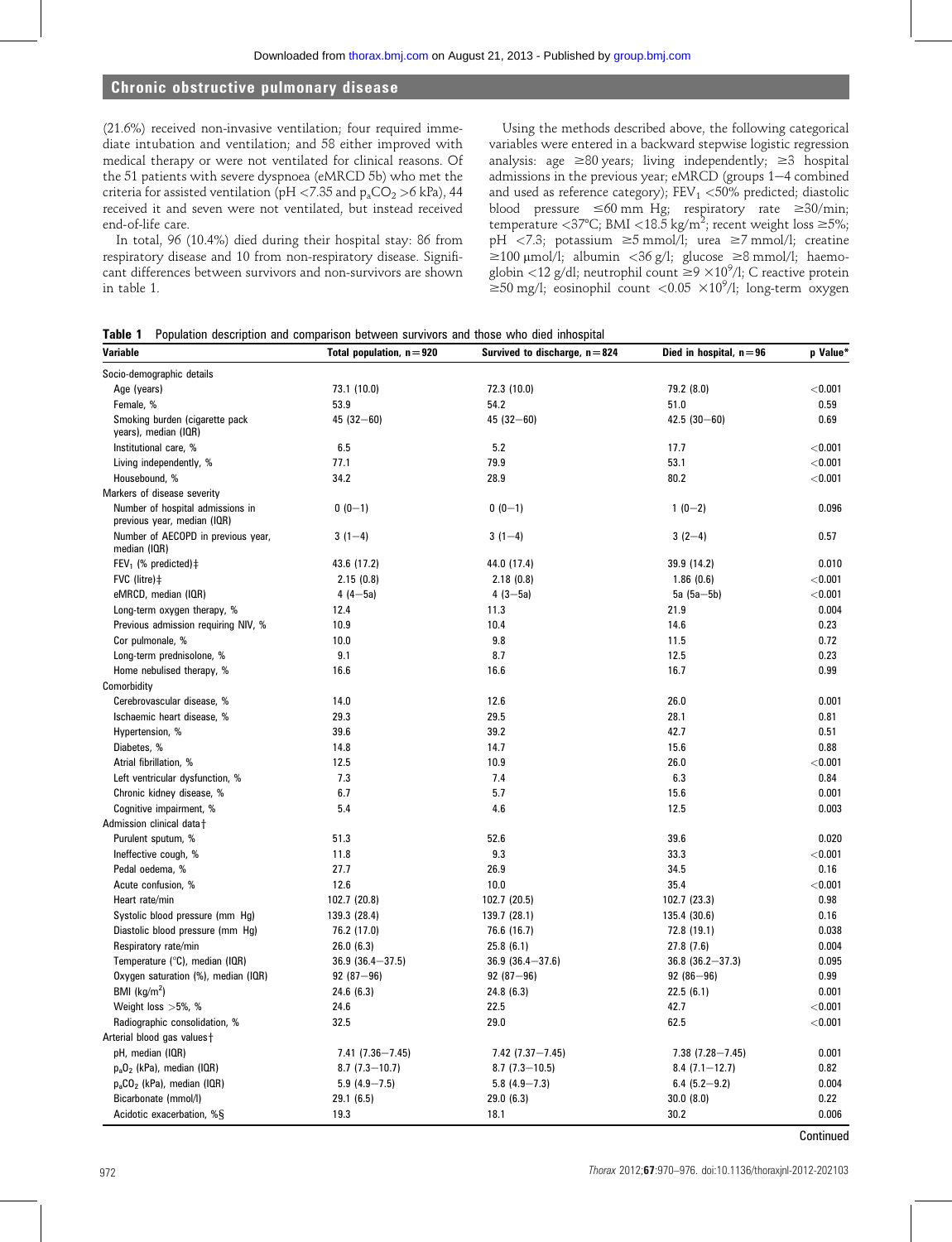#### Table 1 Continued

| Variable                                          | Total population, $n = 920$ | Survived to discharge, $n = 824$ | Died in hospital, $n = 96$ | p Value* |
|---------------------------------------------------|-----------------------------|----------------------------------|----------------------------|----------|
| Laboratory investigations+                        |                             |                                  |                            |          |
| Sodium (mmol/l)                                   | 136.3 (4.6)                 | 136.3 (4.5)                      | 136.7(5.0)                 | 0.39     |
| Potassium (mmol/l)                                | 4.32(0.6)                   | 4.3(0.5)                         | 4.5(0.7)                   | 0.002    |
| Urea (mmol/l), median (IQR)                       | $6.5(4.7-9.3)$              | $6.3(4.6 - 8.8)$                 | $9.5(6.0-14.2)$            | < 0.001  |
| Creatine (umol/l), median (IQR)                   | $93(77 - 114)$              | $92(77 - 112)$                   | $100(75 - 148)$            | 0.049    |
| Chloride (mmol/l)                                 | 98.6(8.8)                   | 98.7(9.1)                        | 97.9(6.1)                  | 0.41     |
| Albumin $(q/l)$                                   | 38.4 (4.8)                  | 38.7(4.6)                        | 35.4(5.3)                  | < 0.001  |
| Glucose (mmol/l), median (IQR)                    | $6.9(6.0-8.1)$              | $6.9(6.0-8.0)$                   | $7.4(6.0-8.9)$             | 0.030    |
| Haemoglobin (g/dl)                                | 13.6(1.9)                   | 13.6(1.9)                        | 13.0(2.2)                  | 0.004    |
| White cell count $(\times 10^9)$ , median (IQR)   | $12.0(9.1 - 15.5)$          | $11.8(9.1 - 15.3)$               | $12.7(9.5-17.1)$           | 0.070    |
| Neutrophil count $(\times 10^9/1)$ , median (IQR) | $9.2(6.9-12.8)$             | $9.1(6.8-12.6)$                  | $10.5(7.7-15.2)$           | 0.007    |
| Eosinophil count $(\times 10^9/l)$ , median (IQR) | $0.1(0-0.2)$                | $0.1(0-0.2)$                     | $0(0-0.1)$                 | < 0.001  |
| CRP (mg/l), median (IQR)                          | $42(11 - 117)$              | $36(10-111)$                     | $89(30 - 145)$             | < 0.001  |

All figures quote mean (SD) unless otherwise stated.

\*Comparison of survivors and those who died in hospital.

+At the time of hospital admission.

‡Performed within 2 years of admission; self-reported unintentional weight loss during the preceding 6 months.  $$pH < 7.35$  and  $p.CO<sub>2</sub> > 6$  kPa.

AECOPD, acute exacerbations of chronic obstructive pulmonary disease; BMI, body mass index; CRP, C reactive protein; eMRCD, extended MRC dyspnoea; FEV1, forced expiratory volume in one second; FVC, forced vital capacity; NIV, non-invasive ventilation.

therapy; atrial fibrillation; cerebrovascular disease; purulent sputum; acute confusion; ineffective cough; and radiographic consolidation.

The resulting regression model (table 2) accounted for 42% of the variance in the outcome variable (Nagelkerke  $R^2 = 0.42$ ) and was a satisfactory fit to the data (Hosmer-Lemeshow statistic  $=$  0.39). No regression assumptions were violated by our model and none of the small number of statistical outliers significantly influenced the model. For comparison, the full regression model including all variables in their original form is shown in online supplementary table E4. Except for low BMI, all independent categorical predictors (table 2) were also significant predictors in the full model (online supplementary table E4).

In order to develop a simple and easy to use tool, the strongest five categorical variables were selected and relative weights assigned according to the regression coefficient (B). Table 3 shows calculation of the Dyspnoea, Eosinopenia, Consolidation, Acidaemia and atrial Fibrillation (DECAF) Score.

The area under the DECAF Score ROC curve for predicting inhospital mortality was 0.86 (95% CI 0.82 to 0.89) (figure 1), and the bootstrapped AUROC was 0.86 (0.82 to 0.89), indicating

Table 2 Independent categorical predictors of inhospital mortality

| Variable                                                 | B       | $\mathbf{r}$ and $\mathbf{r}$ are mapped from the categories of production of interesting intertainty<br>Odds ratio (95% CI)<br><b>Significance</b> |         |
|----------------------------------------------------------|---------|-----------------------------------------------------------------------------------------------------------------------------------------------------|---------|
| $eMRCD$ 1-4                                              |         |                                                                                                                                                     |         |
| eMRCD 5a                                                 | 1.63    | 5.11 (2.62 to 9.97)                                                                                                                                 | < 0.001 |
| eMRCD 5b                                                 | 1.99    | 7.30 (3.77 to 14.2)                                                                                                                                 | < 0.001 |
| Coexistent consolidation                                 | 1.06    | 2.88 (1.69 to 4.90)                                                                                                                                 | < 0.001 |
| Eosinophil count<br>$<$ 0.05 $\times$ 10 <sup>9</sup> /l | 1.02    | 2.76 (1.58 to 4.83)                                                                                                                                 | 0.001   |
| pH < 7.3                                                 | 0.99    | $2.68$ (1.41 to 5.09)                                                                                                                               | 0.003   |
| AF                                                       | 0.98    | 2.66 (1.39 to 5.09)                                                                                                                                 | 0.003   |
| Ineffective cough                                        | 0.94    | 2.57 (1.37 to 4.84)                                                                                                                                 | 0.003   |
| Albumin $<$ 36 q/l                                       | 0.84    | 2.32 (1.36 to 3.96)                                                                                                                                 | 0.002   |
| Cerebrovascular disease                                  | 0.70    | 2.02 (1.18 to 3.42)                                                                                                                                 | 0.037   |
| Age $\geq 80$                                            | 0.70    | 2.01 (1.18 to 3.42)                                                                                                                                 | 0.011   |
| $BMI < 18.5$ kg/m <sup>2</sup>                           | 0.60    | 1.83 (1.00 to 3.33)                                                                                                                                 | 0.049   |
| Intercept                                                | $-4.30$ |                                                                                                                                                     |         |

AF, atrial fibrillation; BMI, body mass index; eMRCD, extended MRC dyspnoea.

good internal validity. Compared with the DECAF Score, there were small but statistically significant differences between (a) the AUROC for a dummy categorical tool (using all the variables listed in table 2) (0.89 vs 0.86,  $p=0.038$ ) and (b) the AUROC for the full regression model using all variables in their original form (online supplementary table E4) (0.90 vs 0.86,  $p<0.001$ ). The DECAF Score performed strongly in each participating hospital (AUROC =  $0.88$  vs 0.84, p= $0.27$ ) and if the population was stratified according to  $FEV_1$  (AUROC<sub>FEV1 <50%</sub> =0.857 vs AUROC<sub>FEV1</sub>  $>50\%$  =0.850, p=0.91). Inhospital and 30-day death rates, and sensitivity and specificity for inhospital mortality, for the DECAF Score are shown in table 4.

In our cohort, the DECAF Score performed significantly better for the prediction of inhospital mortality than: the Acute Physiology and Chronic Health Evaluation (APACHE) II prognostic index<sup>25</sup> (AUROC = 0.73, DECAF vs APACHE II p<0.001); the COPD and Asthma Physiology Score<sup>5</sup> (AUROC = 0.71, p<0.001); and the BAP-65 (elevated Blood urea nitrogen, Altered mental status, Pulse >109/min, Age >65 years) Score<sup>8</sup> (AUROC  $=0.68$ , p<0.001) which have all been proposed as useful predictive instruments in AECOPD (figure 1).<sup>4526</sup>

DECAF was a significantly stronger predictor of inhospital mortality than CURB-65 for both patients with (AUROC  $=0.77$ ) vs 0.66,  $p=0.003$ ,  $n=299$ ) (figure 2, panel A) and without  $(AUROC = 0.87 \text{ vs } 0.72, \text{ p} = 0.002, \text{ n} = 621)$  (figure 2, panel B) consolidation. As CURB-65 was introduced to predict 30-day

| Table 3 |  | The DECAF Score |  |
|---------|--|-----------------|--|
|---------|--|-----------------|--|

| Variable                                            | Score |
|-----------------------------------------------------|-------|
| Dyspnoea                                            |       |
| eMRCD 5a                                            |       |
| eMRCD 5b                                            | 2     |
| Eosinopenia ( $<$ 0.05 $\times$ 10 <sup>9</sup> /l) |       |
| Consolidation                                       |       |
| Acidaemia (pH $<$ 7.3)                              |       |
| Atrial fibrillation                                 |       |
| <b>Total DECAF Score</b>                            | 6     |
|                                                     |       |

DECAF, Dyspnoea, Eosinopenia, Consolidation, Acidaemia and atrial Fibrillation; eMRCD, extended MRC dyspnoea.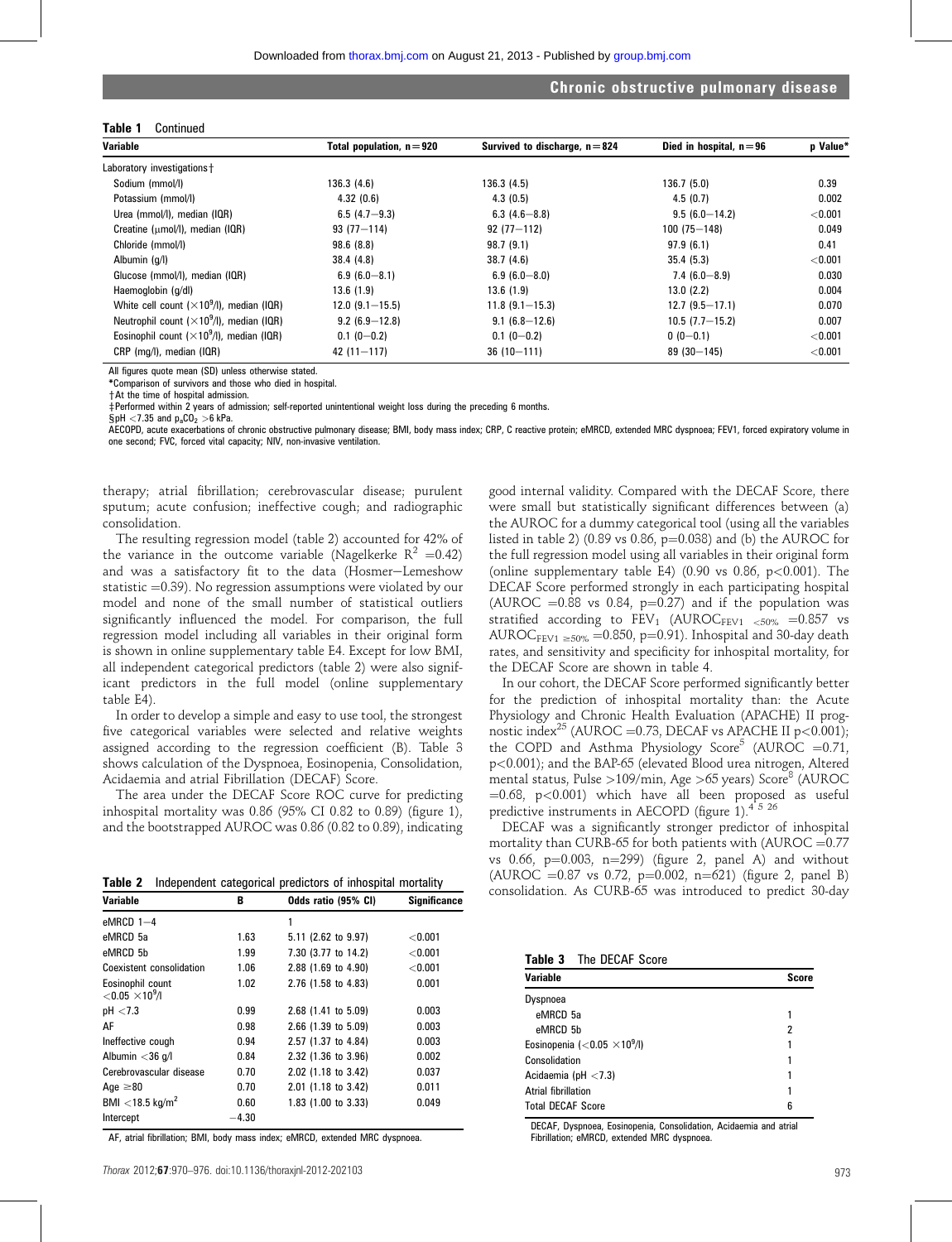

APACHE II, Acute Physiology and Chronic Health Evaluation II; BAP-65, Blood urea nitrogen. Altered mental status. Pulse >109/min. Age >65 years; CAPS, COPD and Asthma Physiology Score; COPD, chronic obstructive pulmonary disease.

#### **Figure 1** Receiver operator characteristic curve showing discrimination of Dyspnoea, Eosinopenia, Consolidation, Acidaemia and atrial Fibrillation (DECAF) Score for inhospital mortality in the total population.

mortality, we also assessed the use of DECAF for predicting 30-day mortality. The AUROC of DECAF for the prediction of 30-day mortality was 0.82 (0.78 to 0.86) and, in the subgroup with consolidation, it was a stronger predictor than CURB-65  $(AUROC = 0.75 \text{ vs } 0.64, \text{ p} = 0.003).$ 

#### **DISCUSSION**

In patients hospitalised with AECOPD, a simple prognostic tool, incorporating clinical and laboratory information available routinely on admission, accurately predicted inhospital mortality, and performed more strongly than other proposed prognostic scores. In the subgroup of patients with consolidation complicating AECOPD, the DECAF Score was a stronger predictor of mortality than CURB-65.

Our study conclusions are strengthened by the prospective recruitment of a large number of sequential patients; in particular, the two institutions reflect different catchment areas (urban and rural) with different structures of care and a wide range of socioeconomic status represented and our inclusion criteria ensured a broad spectrum of patients with AECOPD were recruited. Furthermore, performance of the tool on internal validation was strong and, although external validation is necessary, our findings support the generalisability of the conclusions. Allowing for the difference in proportions with consolidation in our study (32.5%)

and the UK national audit (16%), the death (non-pneumonic  $AECOPD = 5.8\%$ , pneumonic  $AECOPD = 20.1\%$  and readmission rates of our patients were in line with UK national data. Practice regarding the inclusion of patients with pneumonic AECOPD under the diagnosis of AECOPD does, however, vary between hospitals and, therefore, we suggest that in future national audits, mortality data should be stratified by the presence or absence of complicating consolidation.

We are aware that comparisons between other prognostic tools and the DECAF Score in its derivation cohort may introduce bias in favour of the DECAF tool. However, the large number of patients included, the generalisability of our methodology and the size of the differences in prognostic performance suggest that the stronger performance of DECAF compared with the other tools assessed is likely to be valid.

We acknowledge certain limitations in the way the data were obtained, but the study was designed to reflect the 'real life' clinical situation. Clinical information was gathered by medical, nursing and research staff using standard protocols, and the presence or absence of consolidation was recorded by the admitting medical team. To ensure generalisability, we included all eligible patients and did not interfere with management provided by the attending physicians. We recognise that severe disability is likely to have been an important consideration in determining the management of individual patients. However, our findings do not appear to be explained by early introduction of palliative care, or limiting the level of care, in this population because, even among patients with the most severe limitation (eMRCD 5b), most of those potentially eligible for assisted ventilation received it. Although missing data were relatively few, data had to be imputed for a small number of variables. To ensure that imputation using EM analysis did not bias our results, univariate analyses were repeated using the original dataset and the conclusions were unchanged.

Compared with the DECAF Score, there were small but statistically significant improvements in discrimination when comparing dummy prognostic tools based on either all independent categorical predictors (table 2) or all independent predictors in their original form (online supplementary table E4). However, we consider that these minor improvements are outweighed by the ease with which the simpler DECAF tool can be clinically applied. Roche *et al*<sup>9</sup> derived a predictive tool from 794 patients attending an emergency department with AECOPD. Their prognostic score showed good discrimination for inhospital mortality (AUROC  $=0.79$ ) but included subjectively assessed signs of clinical severity. The DECAF Score performed more strongly in our population than the tool described by Roche et al in its derivation cohort and, furthermore, the prognostic indices included in the DECAF Score are objective with little potential for variable interpretation.

Table 4 DECAF Score and inhospital mortality

| <b>DECAF Score</b> | n   | Inhospital mortality, % | Sensitivity* | Specificity* | 30-day mortality, % |
|--------------------|-----|-------------------------|--------------|--------------|---------------------|
| 0                  | 201 | 0.5                     |              | 0            | 1.5                 |
|                    | 291 | 2.1                     | 0.99         | 0.24         | 3.8                 |
| $\overline{2}$     | 226 | 8.4                     | 0.93         | 0.59         | 11.9                |
| 3                  | 125 | 24                      | 0.73         | 0.84         | 27.2                |
| 4                  | 57  | 45.6                    | 0.42         | 0.96         | 45.6                |
| 5                  | 20  | 70                      | 0.15         | 0.99         | 70                  |
| 6                  | 0   | <b>NA</b>               | NА           | <b>NA</b>    | NA                  |

\*For inhospital mortality: positive test result = score  $\geq$  corresponding DECAF Score; DECAF 0-1 = Low risk; 2= Intermediate risk;  $\geq$ 3 $=$  High risk.

DECAF, Dyspnoea, Eosinopenia, Consolidation, Acidaemia and atrial Fibrillation.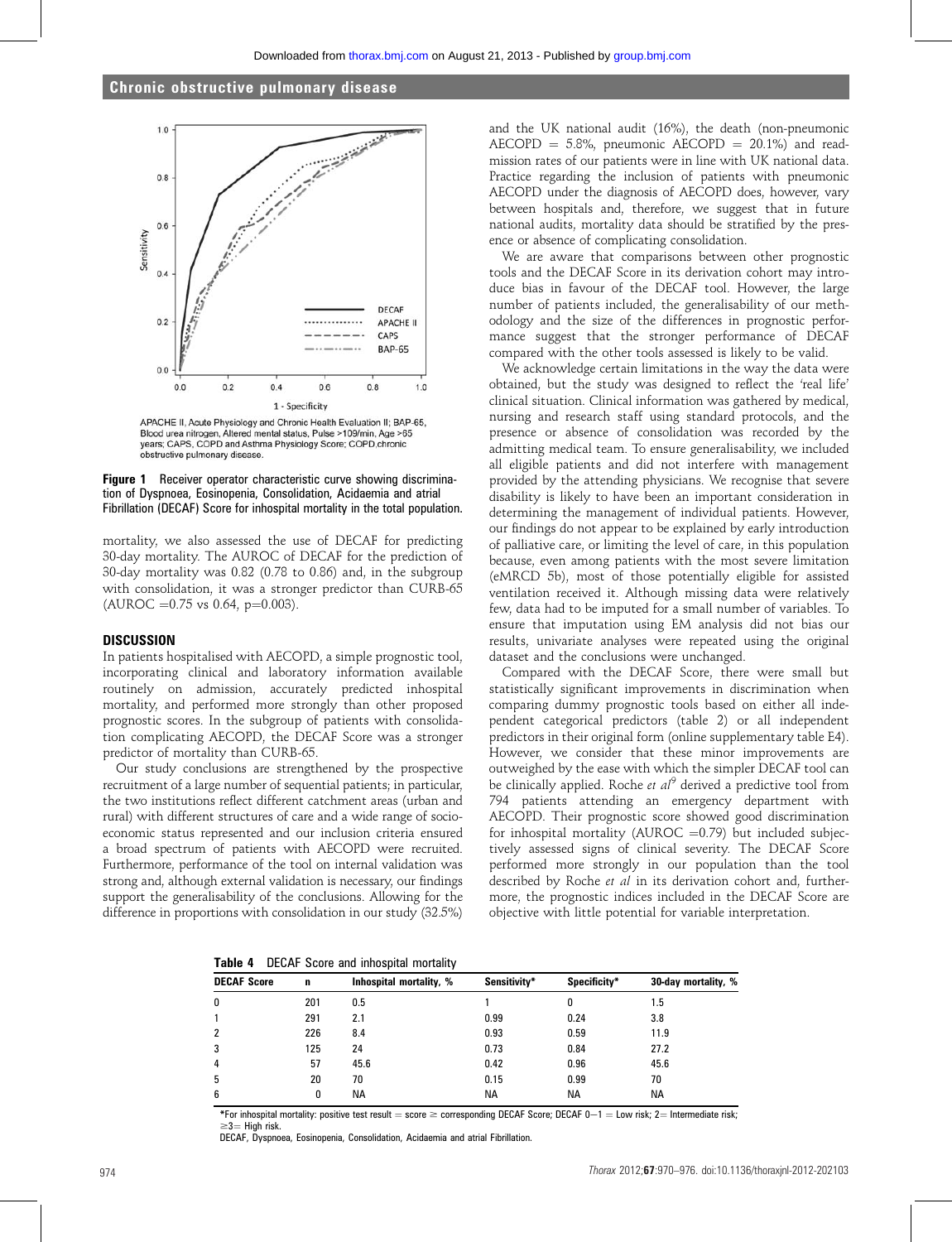



Figure 2 Receiver operator characteristic curve showing discrimination of Dyspnoea, Eosinopenia, Consolidation, Acidaemia and atrial Fibrillation (DECAF) Score and CURB-65 for inhospital mortality for patients with (n=299, panel A) and without (n=621, panel B) consolidation.

Many of the indices independently associated with higher mortality in table 2 are consistent with previously published research in AECOPD: increasing age;<sup>9 27</sup> dyspnoea severity;<sup>9</sup> low  $BMI;^{11}$  low pH;<sup>11 28</sup> long-term oxygen therapy prescription;<sup>28</sup> cough effectiveness;<sup>29</sup> and coexistent consolidation.<sup>14</sup> Both cardiovascular and non-cardiovascular chronic comorbidities have been associated with higher inhospital mortality in AECOPD,<sup>30</sup> but, to our knowledge, this is the first study to report in an unselected population of AECOPD requiring hospitalisation that both atrial fibrillation and cerebrovascular disease are independently predictive of mortality. Holland et  $al^{31}$ reported that eosinopenia (<0.04  $\times 10^9$ /l) was associated with a higher inhospital mortality in AECOPD, but the study population was small ( $n=65$ ) and the role of confounders was not evaluated. Our results show that eosinopenia is a strong independent predictor of inhospital mortality. Of note, this finding is not due to a better prognosis among patients with eosinophilia, as patients with confirmed or suspected asthma were excluded, and only a small proportion had an elevated eosinophil count  $(>0.4 \times 10^9)$ , n=55) at admission; if the latter are excluded from analysis, our conclusions remain unchanged (results not shown). It is also noteworthy that Holland et  $d^{31}$  excluded individuals who had recently received oral corticosteroids, and in our study, there was no significant difference in eosinophil count between patients receiving either long-term inhaled  $(p=0.38)$  or oral  $(p=0.51)$  corticosteroids and those not in receipt of these therapies. Furthermore, it has previously been shown in an animal model that eosinopenia accompanies the response to acute infection and inflammation, $32$  independent of adrenal glucocorticosteroids,<sup>33</sup> and may be a useful marker of sepsis in patients who are receiving intensive care.<sup>34 35</sup> In AECOPD, the strong prognostic influence of eosinopenia may reflect the severity of the accompanying acute inflammatory response.

In community acquired pneumonia, the CURB-65 prognostic tool<sup>16</sup> effectively predicts mortality within 30 days of admission.

Thorax 2012;67:970–976. doi:10.1136/thoraxjnl-2012-202103 975

However, although complicating consolidation is common in AECOPD, and CURB-65 is often used in this situation, we have recently shown, in the population reported here, that its performance is suboptimal.<sup>18</sup> Compared with CURB-65, the DECAF Score was a stronger predictor of both inhospital and 30-day mortality, and in pneumonic AECOPD, CURB-65 had only moderate performance.

The DECAF Score shows promise for the risk stratification of patients hospitalised with AECOPD. ROC analysis suggests that it has at least 'good' performance and is a stronger prognostic score than the CURB-65, APACHE or COPD and Asthma Physiology Score predictive tools. The death rates for each grade of the DECAF Score (table 4) suggest the following risk categories: DECAF 0-1 ('low risk'; inhospital mortality  $=1.4\%$ ); DECAF 2 ('moderate risk'; mortality  $=8.4\%$ ); and DECAF 3-6 ('high risk'; mortality  $=34.6\%$ ). Our findings suggest that more than half of the patients hospitalised with AECOPD can be classified as low risk of both inhospital and 30-day mortality and might therefore potentially be suitable for early supported discharge (ESD) schemes. Use of the DECAF Score might, therefore, increase access to ESD schemes as current evidence<sup>36</sup> suggests approximately 25% of patients hospitalised with AECOPD are deemed eligible for ESD. There is no evidence that this finding reflects a low threshold for admission in our population as, compared with the 2008 UK National COPD Audit,<sup>1</sup> a higher proportion of our patients required ventilation and the overall mortality, after correction for the relative proportions with consolidation, was similar in the two studies. On the other hand, a high DECAF Score might be used as a guide to early escalation of care, or, where appropriate, to early discussion of end-of-life care.

In conclusion, our results suggest that a simple clinical prediction tool, incorporating indices routinely available at the time of hospital admission, can accurately stratify patients hospitalised with AECOPD into clinically relevant risk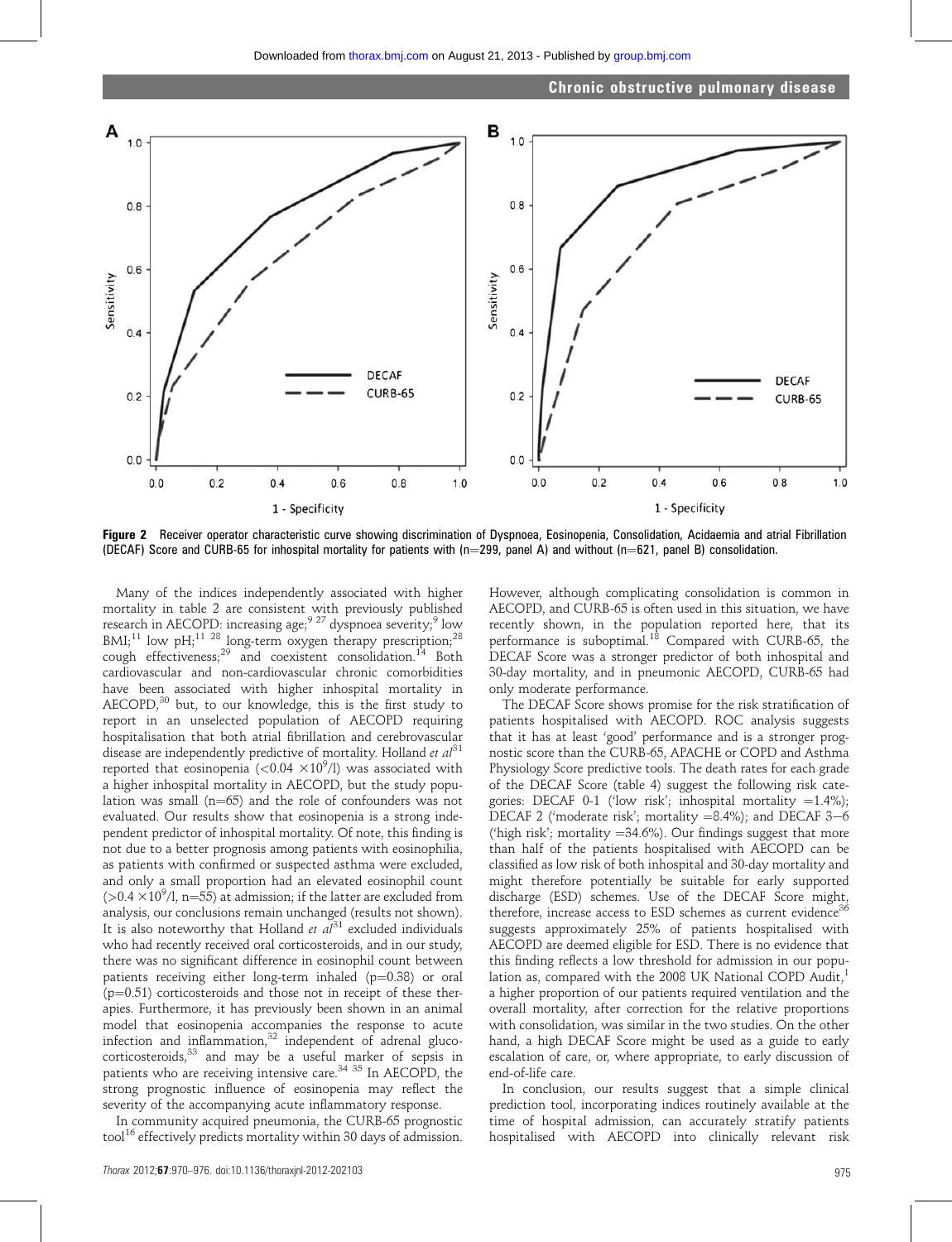categories and could therefore assist clinicians managing this frequently fatal condition.

Acknowledgements The authors acknowledge the following for their help with the study: Dr Nick Steen, biostatistician, Newcastle University; the respiratory and acute care physicians at the North Tyneside General Hospital and Wansbeck General Hospital; Dr Gbenga Afolabi, Respiratory Physician; Ms Elizabeth Norman and the Respiratory Specialist Nursing Team, North Tyneside General Hospital; the North Tyneside General Hospital Teaching and Research Fellow programme; Breathe North; and the National Institute of Health Research, through the Comprehensive Local Research Network.

Contributors SCB designed and obtained funding for the study. JS performed the literature search and collected the data. Data analysis and interpretation were performed by JS and supervised by SCB and JG. The manuscript was drafted by JS; SCB and JG helped with its revision.

**Funding** The Breathe North Appeal and the Northumbria Healthcare NHS Foundation Trust Teaching and Research Fellow Programme.

#### Competing interests None.

**Ethics approval** Ethics approval was provided by the County Durham and Tees Valley NHS Research Ethics Committee II.

Provenance and peer review Not commissioned; externally peer reviewed.

# REFERENCES

- 1. Royal College of Physicians, British Thoracic Society, British Lung Foundation. Report of the National Chronic Obstructive Pulmonary Disease Audit 2008: Clinical Audit of COPD Exacerbations Admitted to Acute NHS Trusts across the UK. London: Royal College of Physicians, 2008.
- 2. **Celli BR,** Cote CG, Marin JM, et al. The body-mass index, airflow obstruction, dyspnea, and exercise capacity index in chronic obstructive pulmonary disease. N Engl J Med 2004;350:1005-12.
- 3. **Steer J,** Gibson GJ, Bourke SC. Predicting outcomes following hospitalization for acute exacerbations of COPD. QJM 2010;103:817-29.
- 4. **Confalonieri M, Garuti G, Cattaruzza MS, et al. A chart of failure risk for noninvasive** ventilation in patients with COPD exacerbation. Eur Respir J 2005;25:348-55.
- 5. **Wildman MJ,** Harrison DA, Welch CA, et al. A new measure of acute physiological derangement for patients with exacerbations of obstructive airways disease: the COPD and Asthma Physiology Score. Respir Med 2007;101:1994-2002.
- 6. **Ruiz-Gonzalez A,** Lacasta D, Ibarz M, et al. C-reactive protein and other predictors of poor outcome in patients hospitalized with exacerbations of chronic obstructive pulmonary disease. Respirology 2008;13:1028-33.
- 7. **Anton A,** Guell R, Gomez J, et al. Predicting the result of noninvasive ventilation in severe acute exacerbations of patients with chronic airflow limitation. Chest 2000;117:828-33.
- 8. Tabak YP, Sun X, Johannes RS, et al. Mortality and need for mechanical ventilation in acute exacerbations of chronic obstructive pulmonary disease: development and validation of a simple risk score. Arch Intern Med 2009;169:1595-602.
- 9. **Roche N,** Zureik M, Soussan D, et al. Predictors of outcomes in COPD exacerbation cases presenting to the emergency department. Eur Respir J 2008:32:953-61.
- 10. Davidson C. 2010 Adult Non-Invasive Ventilation Audit Summary Report. The British Thoracic Society, 2011.
- 11. de la Iglesia F, Diaz JL, Pita S, et al. Peak expiratory flow rate as predictor of inpatient death in patients with chronic obstructive pulmonary disease. South Med J 2005:98:266-72.
- 12. **Syriala H,** Broas M, Suramo I, et al. High-resolution computed tomography for the diagnosis of community-acquired pneumonia. Clin Infect Dis 1998;27:358-63.
- 13. **Hagaman JT**, Bouan GW, Shipley RT, et al. Admission chest radiograph lacks sensitivity in the diagnosis of community-acquired pneumonia. Am J Med Sci 2009;337:236-40.
- 14. Lieberman D, Lieberman D, Gelfer Y, et al. Pneumonic vs nonpneumonic acute exacerbations of COPD. Chest  $2002:122:1264-70$ .
- 15. **Confalonieri M.** Potena A. Carbone G, et al. Acute respiratory failure in patients with severe community-acquired pneumonia. A prospective randomized evaluation of noninvasive ventilation. Am J Respir Crit Care Med 1999;160:1585-91.
- 16. Lim WS, van der Eerden MM, Laing R, et al. Defining community acquired pneumonia severity on presentation to hospital: an international derivation and validation study. Thorax  $2003$ ; 58:377-82.
- 17. Lim WS, Baudouin SV, George RC, et al. BTS guidelines for the management of community acquired pneumonia in adults: update 2009. Thorax 2009;64(Suppl 3):  $iii1 - 55$
- 18. Steer J, Norman EM, Afolabi OA, et al. Dyspnoea severity and pneumonia as predictors of in-hospital mortality and early readmission in acute exacerbations of  $COPD$ . Thorax 2012:67:117-21.
- 19. **Enders CK.** A Primer on Maximum Likelihood algorithms available for use with missing data. Structural Equation Modelling  $2001, 8:128-41$ .
- 20. Field A. Discovering Statistics Using SPSS. 3rd edn. London: SAGE, 2009.
- 21. **Hosmer DW Jr,** Lemeshow S. Goodness-of-fit tests for the multiple logistic regression model. Comm Stat 1980;A9:1043-69.
- 22. Sullivan LM, Massaro JM, D'Agostino RB, et al. Presentation of multivariate data for clinical use: the Framingham Study risk score functions. Stat Med  $2004:23:1631 - 60$
- 23. Garcia-Granero M. Bootstrapping ROC AUC. SPSSX Discussion. University of Georgia, 2008. http://spssx-discussion.1045642.n5.nabble.com/Re-Bootstrapping-ROC-AUC-tt1083963.html (accessed 20 Apr 2011).
- 24. **DeLong ER,** DeLong DM, Clarke-Pearson DL. Comparing the areas under two or more correlated receiver operating characteristic curves: a nonparametric approach.  $R$ iometrics 1988; $44.837 - 45$ .
- 25. Knaus WA, Draper EA, Wagner DP, et al. APACHE II: a severity of disease classification system. Crit Care Med 1985;13:818-29.
- 26. Shorr AF, Sun X, Johannes RS, et al. Validation of a novel risk score for severity of illness in acute exacerbations of COPD. Chest  $2011; 140:1177-83$ .
- 27. Patil SP, Krishnan JA, Lechtzin N, et al. In-hospital mortality following acute exacerbations of chronic obstructive pulmonary disease. Arch Intern Med  $2003:163:1180-6.$
- 28. Bustamante-Fermosel A, De Miguel-Yanes JM, Duffort-Falco M, et al. Mortalityrelated factors after hospitalization for acute exacerbation of chronic obstructive pulmonary disease: the burden of clinical features. Am J Emerg Med 2007;25:515-22.
- 29. Levy M, Tanios MA, Nelson D, et al. Outcomes of patients with do-not-intubate orders treated with noninvasive ventilation. Crit Care Med 2004;32:2002-7.
- Scala R, Bartolucci S, Naldi M, et al. Co-morbidity and acute decompensations of COPD requiring non-invasive positive-pressure ventilation. Intensive Care Med 2004;30:1747-54
- 31. Holland M, Alkhalil M, Chandromouli S, et al. Eosinopenia as a marker of mortality and length of stay in patients admitted with exacerbations of chronic obstructive pulmonary disease. Respirology 2010;15:165-7.
- 32. **Bass DA,** Gonwa TA, Szejda P, et al. Eosinopenia of acute infection: production of eosinopenia by chemotactic factors of acute inflammation. J Clin Invest 1980:65:1265-71.
- 33. Bass DA. Behaviour of eosinophil leukocytes in acute inflammation. J Clin Invest 1975;55:1229-36.
- 34. **Abidi K,** Khoudri I, Belayachi J, et al. Eosinopenia is a reliable marker of sepsis on admission to medical intensive care units. Crit Care 2008;12:R59.
- 35. Shaaban H, Daniel S, Sison R, et al. Eosinopenia: is it a good marker of sepsis in comparison to procalcitonin and C-reactive protein levels for patients admitted to a critical care unit in an urban hospital? J Crit Care  $2010;25:570-5$ .
- 36. Ram FS, Wedzicha JA, Wright J, et al. Hospital at home for patients with acute exacerbations of chronic obstructive pumonary disease: systematic eview of evidence. **BMJ** 2004;329:315.